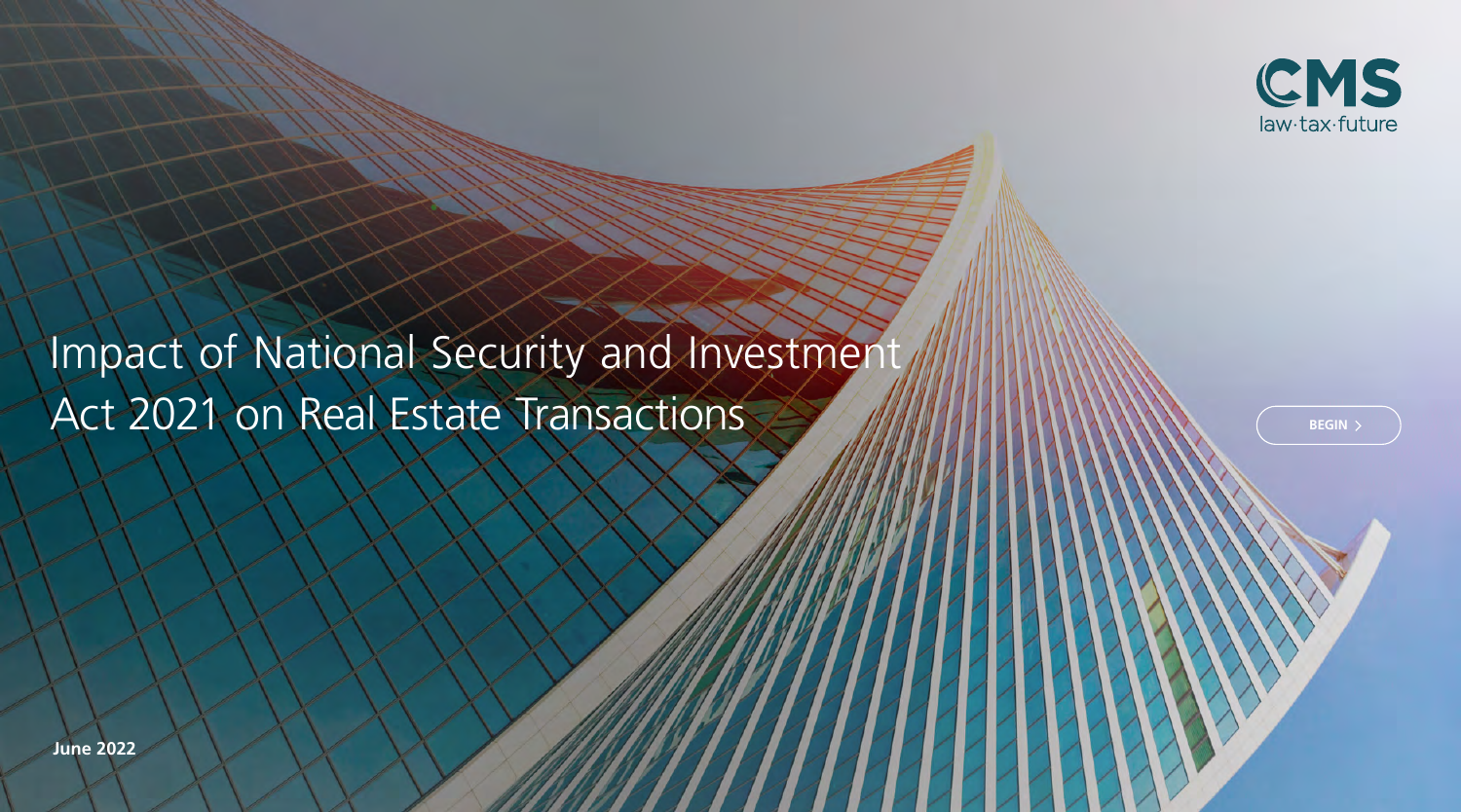### **Contents**

| Summary of the impact of the National Security and Investment Act 2021 ("Act") on corporate and asset deals 4 | Transfer of a property that grants a right of way over an area within 100 metres of a military facility7 |
|---------------------------------------------------------------------------------------------------------------|----------------------------------------------------------------------------------------------------------|
|                                                                                                               | Purchase of a datacentre where the acquirer will also be acting as its operator or will have access      |
|                                                                                                               | Purchase of a datacentre where the acquirer will not be involved in its operation, and will not have     |
|                                                                                                               |                                                                                                          |
| Purchase of shares in a business that owns properties let to or otherwise used by Government departments 5    |                                                                                                          |
|                                                                                                               |                                                                                                          |
| Purchase of shares in a company that owns a property located within 100 metres of a military facility  6      | Purchase of a building with electronic communications installation on the rooftop that serves the        |
|                                                                                                               |                                                                                                          |
|                                                                                                               |                                                                                                          |
|                                                                                                               |                                                                                                          |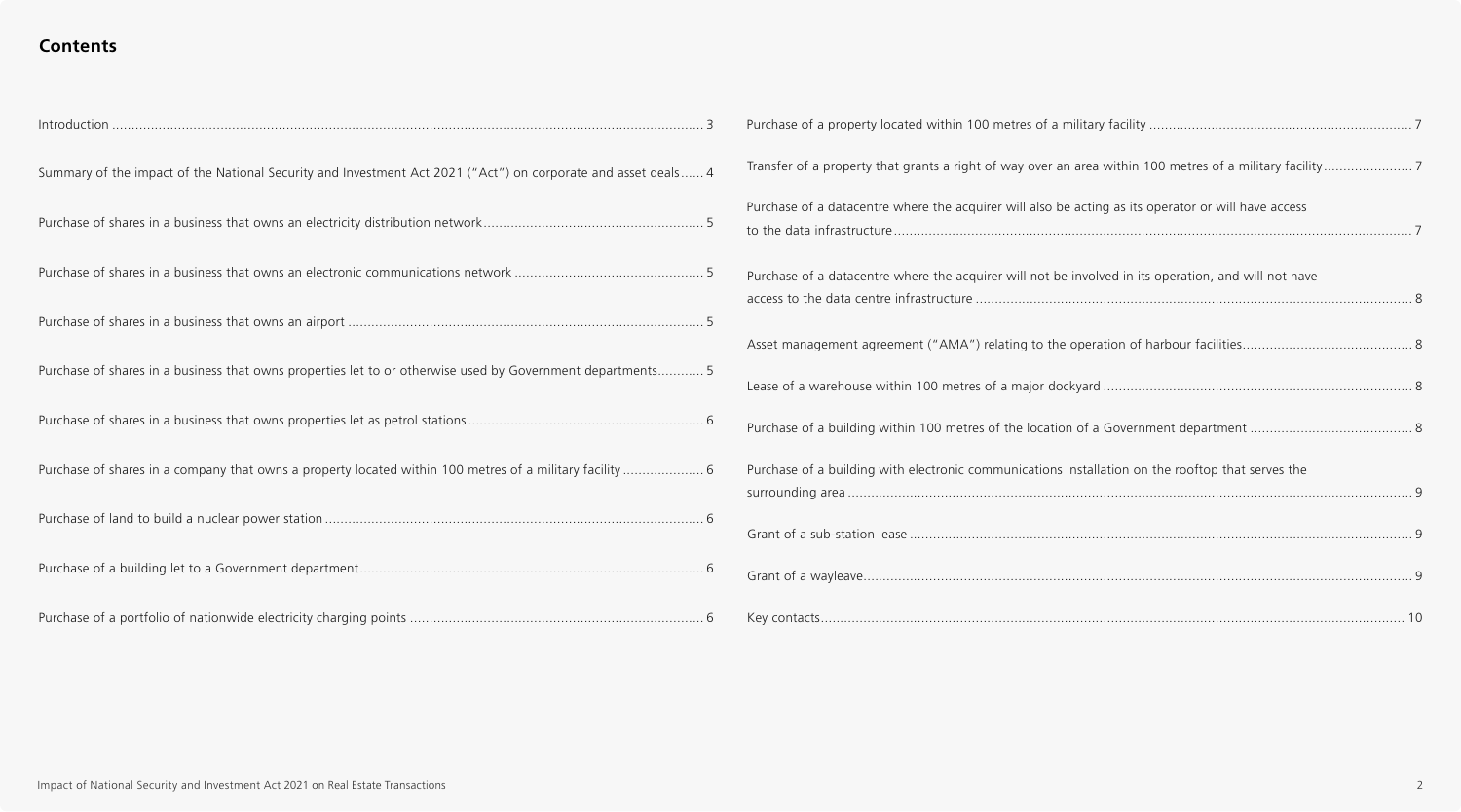# This briefing provides a summary and examples of the impact of the National Security and Investment Act 2021 ("Act") on real estate transactions.

The Act has established a new regime for the United Kingdom that allows the Secretary of State for Business, Energy and Industrial Strategy ("SoS") to screen a wide variety of transactions for national security purposes.

There is a mandatory notification regime applicable to certain corporate transactions within specified sectors, which will require those transactions to be notified for approval by the SoS before completion. Failure to do so will render the transaction void.

There is also a voluntary notification regime applicable to certain corporate and asset transactions that potentially give rise to national security concerns, which permits parties to put transactions forward for approval by the SoS to pre-empt the SoS possibly calling in the transaction. The SoS can 'call-in' transactions that fall outside the mandatory notification regime, but are still judged by the SoS to pose a potential risk to national security.

There are civil and criminal penalties for businesses and individuals failing to comply with the Act.

So transactions involving real estate assets (whether a corporate or asset deal) have the potential to trigger a mandatory or a voluntary notification, depending on the circumstances of the transaction. This may be due for example to a purchaser acquiring control above the relevant threshold of an entity which owns land and carries out activities in one of 17 sensitive sectors, or where the corporate or asset transaction presents a risk to national security.

The Act applies not only to transactions now and in the future, but also to transactions that completed on or after 12 November 2020.

This briefing provides a summary in the form of a flow diagram of the impact of the Act on corporate and asset deals. There are then a number of examples of the Act's application with the relevant type of notification and risk profile mentioned. Application of the Act is fact specific and all transactions should be considered on a case by case basis. None of the examples should be taken as legal advice on the Act's application to any specific transaction.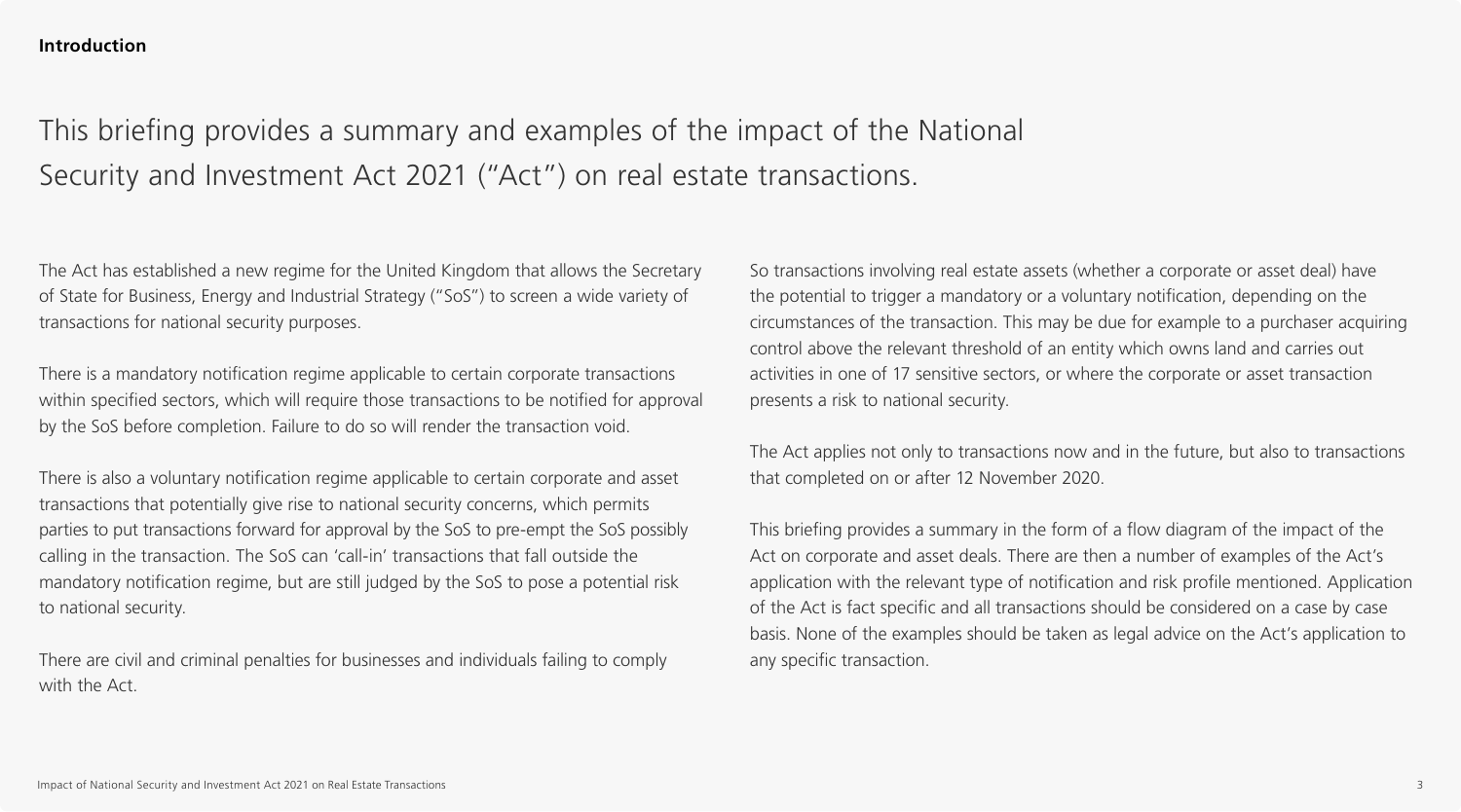#### <span id="page-3-0"></span>**Summary of the impact of the National Security and Investment Act 2021 ("Act") on corporate and asset deals**



1 This is a purchase of shares or voting rights in a corporate entity, partnership, unincorporated association or trust ("entity").

- 2 Where a shareholding or percentage of voting rights in the entity increases 2 Where a shareholding or percentage of voting rights in the entity increases to more than 25%, more than 50%, or 75% or more (e.g. an increase from to more than 25%, more than 50%, or 75% or more (e.g. an increase from 24% to 26% in voting rights); or an acquisition of rights that enables the 24% to 26% in voting rights); or an acquisition of rights that enables the person to secure or prevent the passage of any class of resolution. Please person to secure or prevent the passage of any class of resolution. Please note that the acquisition of minority veto rights could be considered to "enable note that the acquisition of minority veto rights could be considered to "enable the person to secure or prevent the passage of any class of resolution", and the person to secure or prevent the passage of any class of resolution", and so even share/voting right acquisitions of less than 25% could also potentially so even share/voting right acquisitions of less than 25% could also potentially be considered to meet the threshold for mandatory notification so these be considered to meet the threshold for mandatory notification so these need to be carefully assessed. need to be carefully assessed.
- 3 The "specified sectors" that are most likely to be relevant to real estate are: civil nuclear, communications, "critical suppliers to government", data infrastructure, defence, energy, suppliers to the emergency services and transport.
- 4 Factors include, is real estate in a sensitive location; proximate to a sensitive site; or integral to the activities of a business operating in a specified sector? The full list of specified sectors is as follows: Advanced Materials; Advanced Robotics; Artificial Intelligence; Civil Nuclear; Communications; Computing Hardware; Critical Suppliers to Government; Cryptographic Authentication; Data Infrastructure; Defence; Energy; Military and Dual-Use; Quantum Technologies; Satellite and Space Technologies; Suppliers to the Emergency Services; Synthetic Biology and Transport. The type and level of control being acquired and acquirer's identity are also relevant factors.
- 5 The approval of the Secretary of State for Business, Energy and Industrial Strategy must be obtained to the acquisition before it is completed. If the acquisition is not notified, it will be void.
- 6 A voluntary notification is possible if the transaction may raise national security concerns.
- 7 This is a purchase of a real estate asset, or an acquisition of a right or interest in a real estate asset enabling greater control or use of the asset than prior to the acquisition.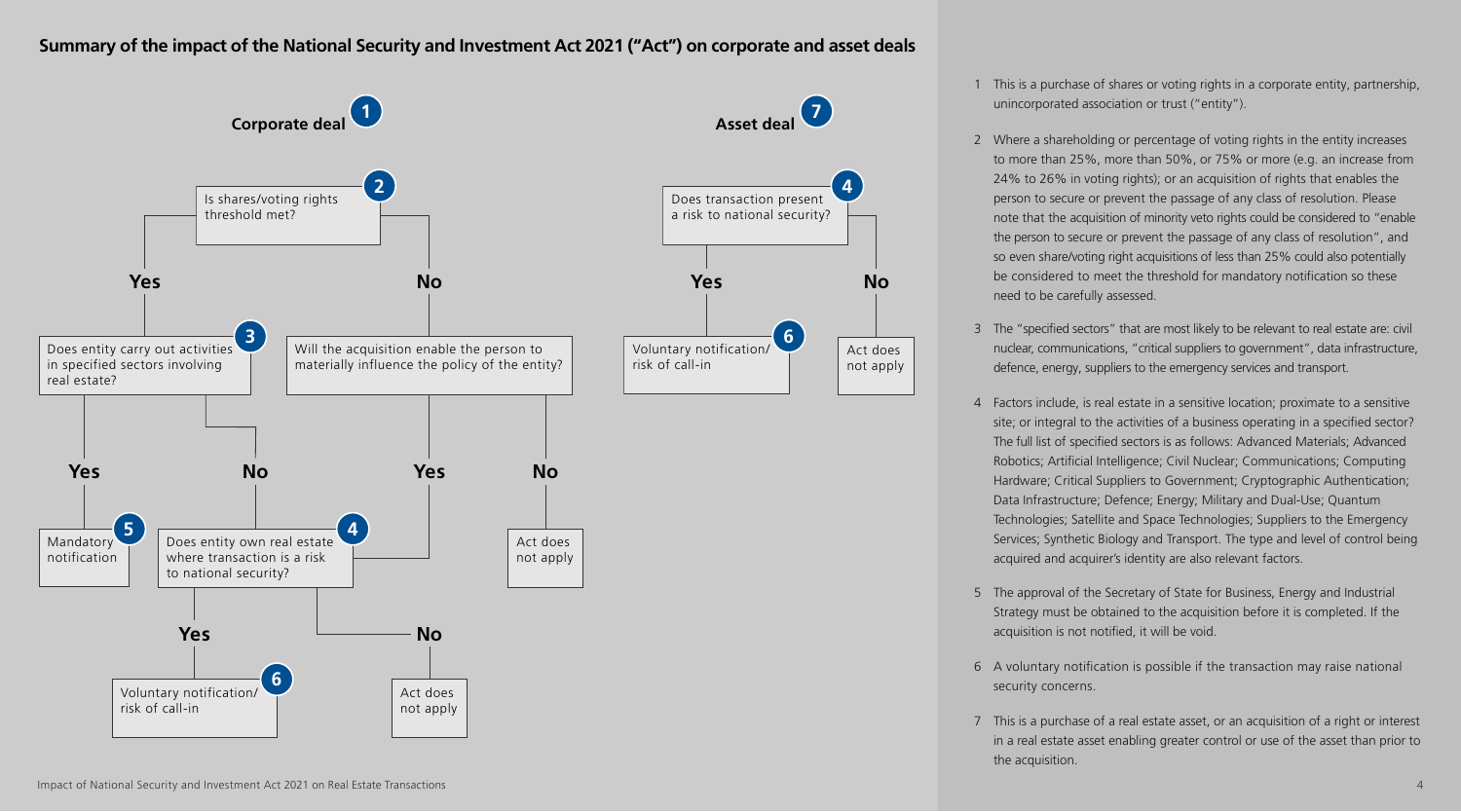<span id="page-4-0"></span>**Please note that the application of the Act is fact specific, and all transactions should be considered on a case by case basis. None of the examples below should be taken as legal advice on the application of the Act to any specific transaction. N.B. that unless the relevant scenario refers to shares, it should be assumed that it relates to an asset-only transaction.**

| <b>Example</b>                                                                                                                                                                                                                                                                                                                                                                                                                                                                                                                                                                              | Possible mandatory/<br>voluntary notification? | <b>Risk profile</b> |
|---------------------------------------------------------------------------------------------------------------------------------------------------------------------------------------------------------------------------------------------------------------------------------------------------------------------------------------------------------------------------------------------------------------------------------------------------------------------------------------------------------------------------------------------------------------------------------------------|------------------------------------------------|---------------------|
| Purchase of shares in a business that owns an electricity distribution network<br>The Energy Specified Sector includes owners and operators of UK's Energy Distribution Networks. A mandatory notification will be required if the<br>shares/voting rights threshold is met, i.e. where the buyer's shareholding or percentage of voting rights in the business increases from to more<br>than 25%, more than 50%, or 75% or more (e.g. an increase from 24% to 26% in voting rights); or the acquisition enables the buyer to secure or<br>prevent the passage of any class of resolution. | <b>Mandatory</b>                               |                     |
| Purchase of shares in a business that owns an electronic communications network<br>The business would fall within the Communications Specified Sector, if it is a public electronic communications network with a UK turnover<br>of at least £50 million. If that is the case, a mandatory notification would be required if the shares/voting rights threshold is met.                                                                                                                                                                                                                     | <b>Mandatory</b>                               |                     |
| Purchase of shares in a business that owns an airport<br>The business may fall within the Transport specified sector depending on the size of the airport, and so a mandatory notification could be required<br>if the shares/voting rights threshold is met.                                                                                                                                                                                                                                                                                                                               | <b>Mandatory</b>                               |                     |
| Purchase of shares in a business that owns properties let to or otherwise used by Government departments<br>The parties should consider whether the entity would be considered a "Critical Supplier to Government", i.e. whether the lease includes any of the<br>following features:<br>- processing and/or storing SECRET or TOP SECRET material<br>- a requirement to have list X accreditation<br>- a requirement for employees to be vetted at or above Security Check (SC) level                                                                                                      | <b>Mandatory</b>                               |                     |
| If the business is not a "Critical Supplier to Government", the parties should separately consider whether to make a voluntary notification.<br>Relevant factors include: does the business have access to information relating to the Government department that creates a national security<br>risk e.g floorplans/knowledge around what is kept on the premises, what kind of access rights does the landlord have over the properties,<br>what is the identity of the acquirer?                                                                                                         |                                                |                     |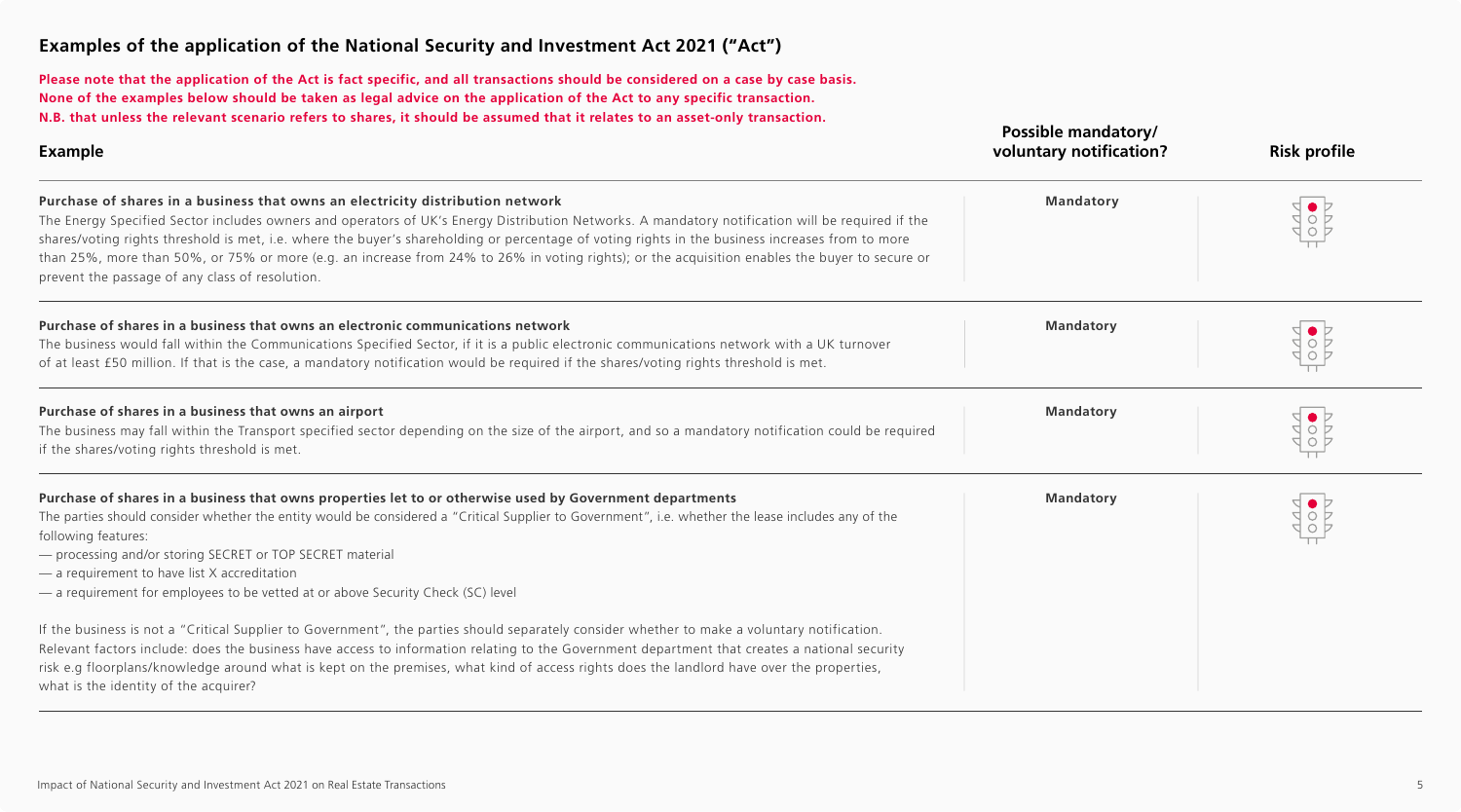<span id="page-5-0"></span>

| Examples of the application of the national security and investment Act 2021 (Act )<br><b>Example</b>                                                                                                                                                                                                                                                                                                                                                                                                                                                                                                                                                                                                                      | Possible mandatory/<br>voluntary notification? | <b>Risk profile</b> |
|----------------------------------------------------------------------------------------------------------------------------------------------------------------------------------------------------------------------------------------------------------------------------------------------------------------------------------------------------------------------------------------------------------------------------------------------------------------------------------------------------------------------------------------------------------------------------------------------------------------------------------------------------------------------------------------------------------------------------|------------------------------------------------|---------------------|
| Purchase of shares in a business that owns properties let as petrol stations<br>No mandatory notification is required, unless the business undertakes other activities that fall within a Specified Sector.<br>There is unlikely to be a national security risk necessitating a voluntary notification, unless the acquirer is connected to a hostile actor.                                                                                                                                                                                                                                                                                                                                                               | <b>Mandatory/Voluntary</b>                     |                     |
| Purchase of shares in a company that owns a property located within 100 metres of a military facility<br>The parties should consider whether the company falls within a Specified Sector, as if so, a mandatory notification may be required.<br>If no mandatory notification is required, the parties should separately consider whether to make a voluntary notification as the land is proximate to a<br>potentially sensitive site. Relevant factors include the identity of the buyer and whether the purchase of the company would give the owner access to<br>the military facility or the ability to interfere with the activities carried out there. The intended use of the land will also be a relevant factor. | <b>Mandatory/Voluntary</b>                     |                     |
| Purchase of land to build a nuclear power station<br>This involves the acquisition of an asset, rather than the acquisition of an entity and so no mandatory notification is required in terms of the land acquisition.<br>The parties should consider whether a voluntary notification should be made as the assets may be integral to the activities of a business<br>operating in the Civil Nuclear specified sector. Consider: who is the intended owner of the land? Are they an established business in this<br>sector? Is the owner connected to a hostile actor/country? Will they be involved with the activities on the site or are they purchasing on behalf<br>of someone else, if so who?                     | Voluntary                                      |                     |
| Purchase of a building let to a Government department<br>No mandatory notification is required.<br>The parties should consider whether to make a voluntary notification as the acquisition of the building may give rise to a national security risk.<br>Relevant factors include: does the business have access to information relating to the Government department that creates a national security risk<br>e.g floorplans/knowledge around what is kept on the premises, what kind of access rights does the landlord have over the properties, what is the<br>identity of the acquirer?                                                                                                                               | Voluntary                                      |                     |
| Purchase of a portfolio of nationwide electricity charging points<br>No mandatory notification is required.<br>The parties should consider whether to make a voluntary notification, with relevant factors including the identity of the acquirer, and the nature of<br>the portfolio - could the portfolio be considered "critical infrastructure"?                                                                                                                                                                                                                                                                                                                                                                       | Voluntary                                      |                     |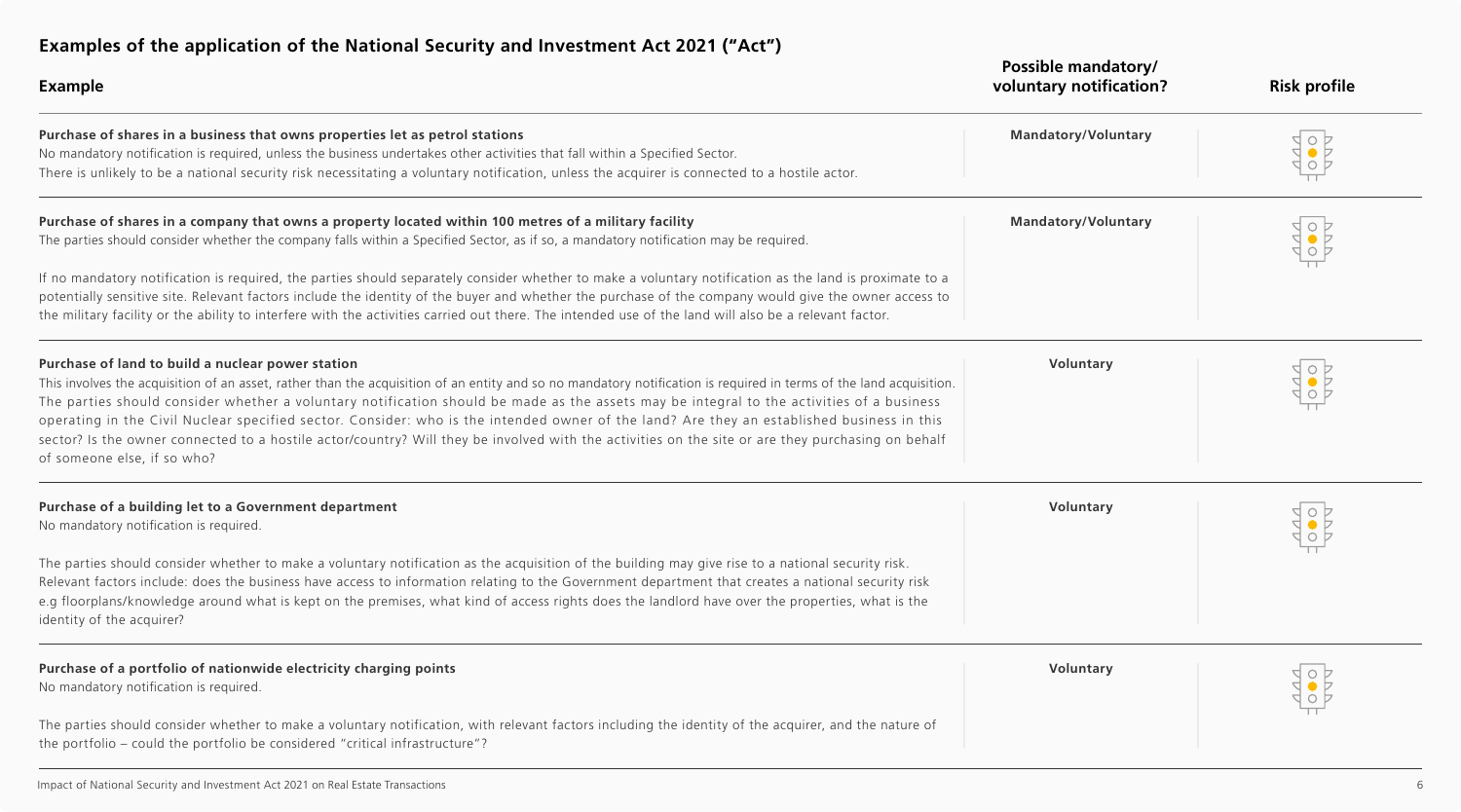<span id="page-6-0"></span>

| <b>Example</b>                                                                                                                                                                                                                                                                                                                                                                                                                                                                                                                                                                                                                                                                                                                                                                                                                                                             | <b>Possible mandatory/</b><br>voluntary notification? | <b>Risk profile</b> |
|----------------------------------------------------------------------------------------------------------------------------------------------------------------------------------------------------------------------------------------------------------------------------------------------------------------------------------------------------------------------------------------------------------------------------------------------------------------------------------------------------------------------------------------------------------------------------------------------------------------------------------------------------------------------------------------------------------------------------------------------------------------------------------------------------------------------------------------------------------------------------|-------------------------------------------------------|---------------------|
| Purchase of a property located within 100 metres of a military facility<br>No mandatory notification is required.                                                                                                                                                                                                                                                                                                                                                                                                                                                                                                                                                                                                                                                                                                                                                          | Voluntary                                             |                     |
| The parties should consider whether to make a voluntary notification as the land is proximate to a potentially sensitive site. Relevant factors include<br>the identity of the buyer and whether the purchase of the property would give the owner access to the military facility or the ability to interfere with<br>the activities carried out there. The intended use of the land will also be a relevant factor.                                                                                                                                                                                                                                                                                                                                                                                                                                                      |                                                       |                     |
| Transfer of a property that grants a right of way over an area within 100 metres of a military facility<br>No mandatory notification is required.                                                                                                                                                                                                                                                                                                                                                                                                                                                                                                                                                                                                                                                                                                                          | Voluntary                                             |                     |
| The transaction falls within the scope of the Act as the right of way provides a person with the ability to use the land or use it to a greater extent<br>than prior to the acquisition. The parties should consider whether to make a voluntary notification as the transfer grants access to land proximate<br>to a potentially sensitive site. Relevant factors include the identity of the buyer and whether the right of way would give the owner access to the<br>military facility or the ability to interfere with the activities carried out there?                                                                                                                                                                                                                                                                                                               |                                                       |                     |
| Purchase of a datacentre where the acquirer will also be acting as its operator or will have access to the data infrastructure<br>No mandatory notification is required.                                                                                                                                                                                                                                                                                                                                                                                                                                                                                                                                                                                                                                                                                                   | Voluntary                                             |                     |
| If the acquirer of the data centre will also be acting as its operator or will have access to the data infrastructure, the parties should consider whether a<br>voluntary notification should be made. Relevant factors include the nature of the data centre i.e. whether the datacentre is used for storing, processing or<br>transmitting data for public sector authorities (including on a sub-contractor basis), or whether the data centre is made available to public network and<br>service providers. If so the assets may be considered integral to the activities of a business operating in the Data Infrastructure and/or Communications<br>specified sectors. Consider also the identity of the buyer - are they connected to a hostile actor/country; or, alternatively are they an established market<br>operator who is already known to the Government? |                                                       |                     |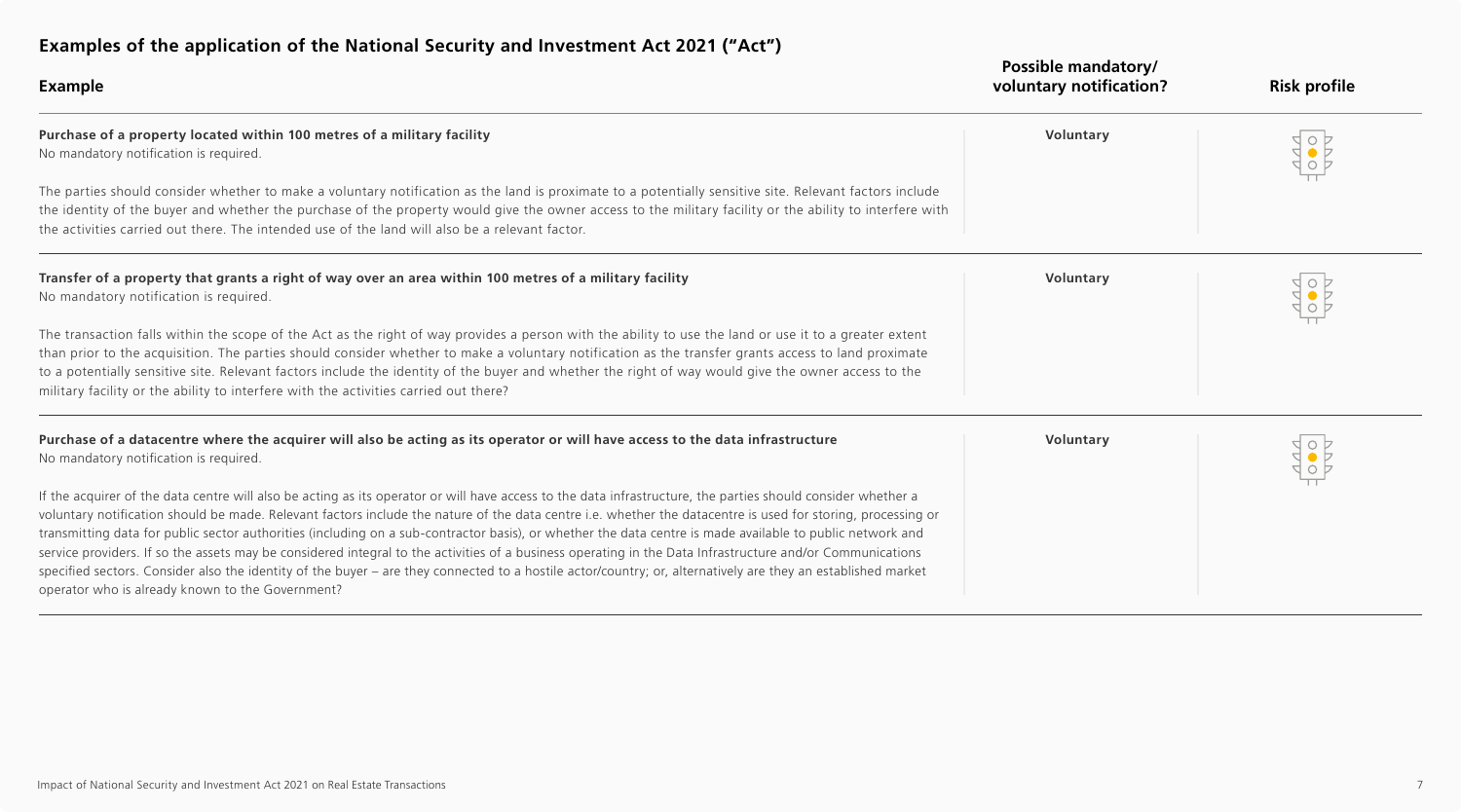<span id="page-7-0"></span>

| <b>Examples of the application of the National Security and investment ACC 2021 (ACC)</b><br><b>Example</b>                                                                                                                                                                                                                                                                                                                                                                                                   | Possible mandatory/<br>voluntary notification? | <b>Risk profile</b> |
|---------------------------------------------------------------------------------------------------------------------------------------------------------------------------------------------------------------------------------------------------------------------------------------------------------------------------------------------------------------------------------------------------------------------------------------------------------------------------------------------------------------|------------------------------------------------|---------------------|
| Purchase of a datacentre where the acquirer will not be involved in its operation, and will not have access to the data centre infrastructure<br>No mandatory notification is required.                                                                                                                                                                                                                                                                                                                       | Voluntary                                      |                     |
| In general, there will be a low national security risk where the acquirer of the data centre is not involved in its operation, has no access to the data<br>infrastructure and is not connected to a hostile actor/country. A voluntary notification will usually not be recommended for passive owners of a<br>data centre site in these circumstances.                                                                                                                                                      |                                                |                     |
| Asset management agreement ("AMA") relating to the operation of harbour facilities<br>If the AMA provides a person with a greater ability to control or direct the use of the harbour facilities, the transaction can be 'called-in' under the Act.<br>The parties should consider whether to make a voluntary notification, with relevant factors including the identity of the acquirer, the size of the harbour<br>facilities, and what kind of rights the AMA gives over the operation of the facilities. | Voluntary                                      |                     |
| In general, there is likely to be a low national security risk, unless any party to the AMA is connected to a hostile actor.                                                                                                                                                                                                                                                                                                                                                                                  |                                                |                     |
| Lease of a warehouse within 100 metres of a major dockyard<br>No mandatory notification is required.                                                                                                                                                                                                                                                                                                                                                                                                          | Voluntary                                      |                     |
| There is unlikely to be a national security risk necessitating a voluntary notification, unless the acquirer is connected to a hostile actor and the lease<br>would give the leaseholder access to the dockyard or the ability to interfere with the activities carried out there.                                                                                                                                                                                                                            |                                                |                     |
| Purchase of a building within 100 metres of the location of a Government department<br>No mandatory notification is required.                                                                                                                                                                                                                                                                                                                                                                                 | Voluntary                                      |                     |
| In general, this would be unlikely to give rise to a national security risk necessitating a voluntary notification unless the buyer was connected to a<br>hostile actor and would be able to access or interfere with activities carried out at the Government site (e.g. if the building acquired was linked to<br>the Government building by tunnel).                                                                                                                                                       |                                                |                     |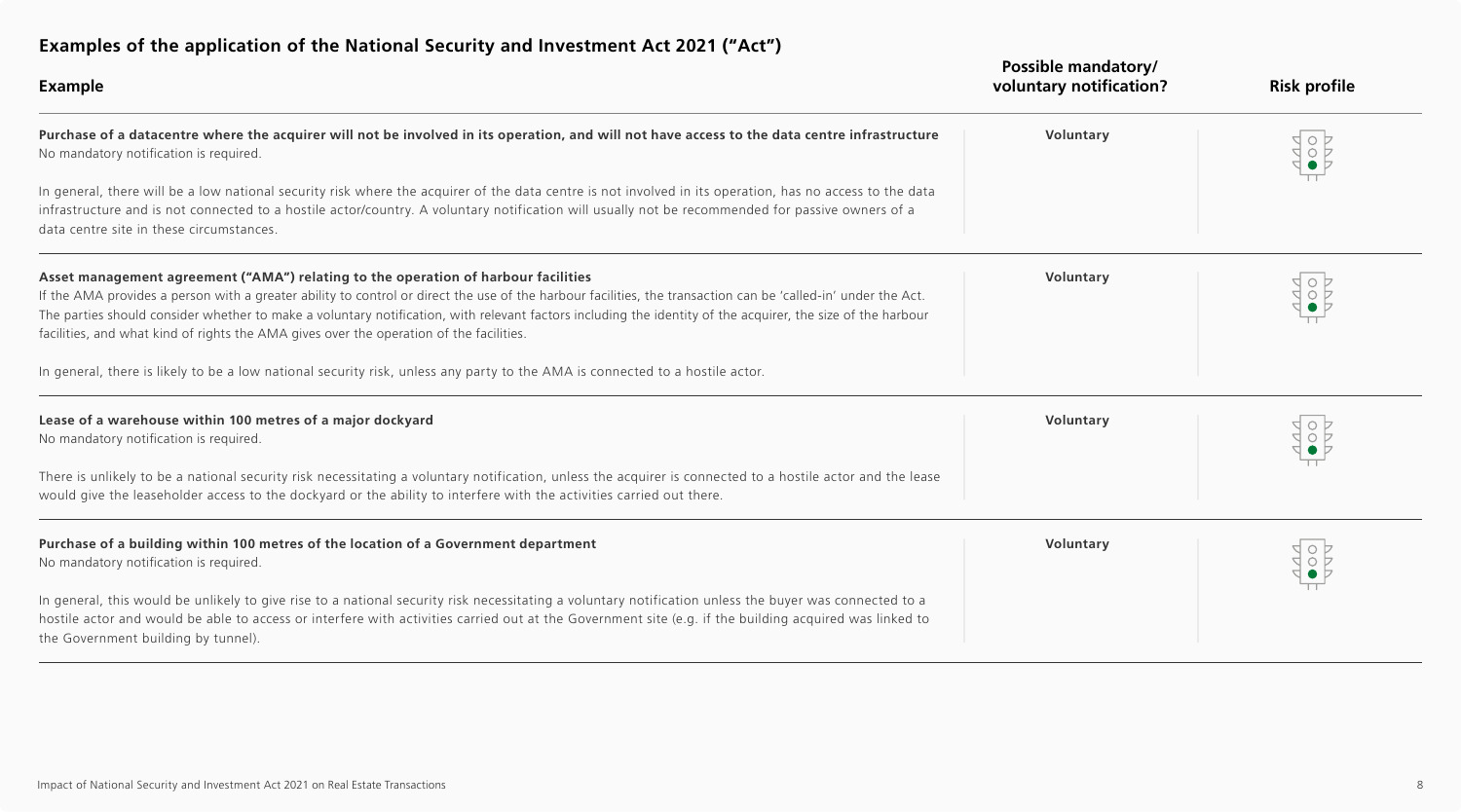<span id="page-8-0"></span>

| <b>Example</b>                                                                                                                                                                                                                                                                                                                                                    | <b>Possible mandatory/</b><br>voluntary notification? | <b>Risk profile</b> |
|-------------------------------------------------------------------------------------------------------------------------------------------------------------------------------------------------------------------------------------------------------------------------------------------------------------------------------------------------------------------|-------------------------------------------------------|---------------------|
| Purchase of a building with electronic communications installation on the rooftop that serves the surrounding area<br>No mandatory notification is required.                                                                                                                                                                                                      | Voluntary                                             |                     |
| In general, this would be unlikely to give rise to a national security risk necessitating a voluntary notification, unless the installation is considered<br>to be critical national infrastructure; or the main purpose of the building is to host active telecoms equipment which is used by a public electronic<br>communications network or service (PECN/S). |                                                       |                     |
| <b>Grant of a sub-station lease</b>                                                                                                                                                                                                                                                                                                                               | Voluntary                                             |                     |
| The grant of a sub-station lease does not require mandatory notification and is unlikely to give rise to national security concerns<br>necessitating a voluntary notification.                                                                                                                                                                                    |                                                       |                     |
| <b>Grant of a wayleave</b><br>The grant of a wayleave does not require mandatory notification and is unlikely to give rise to national security concerns necessitating a<br>voluntary notification.                                                                                                                                                               | Voluntary                                             |                     |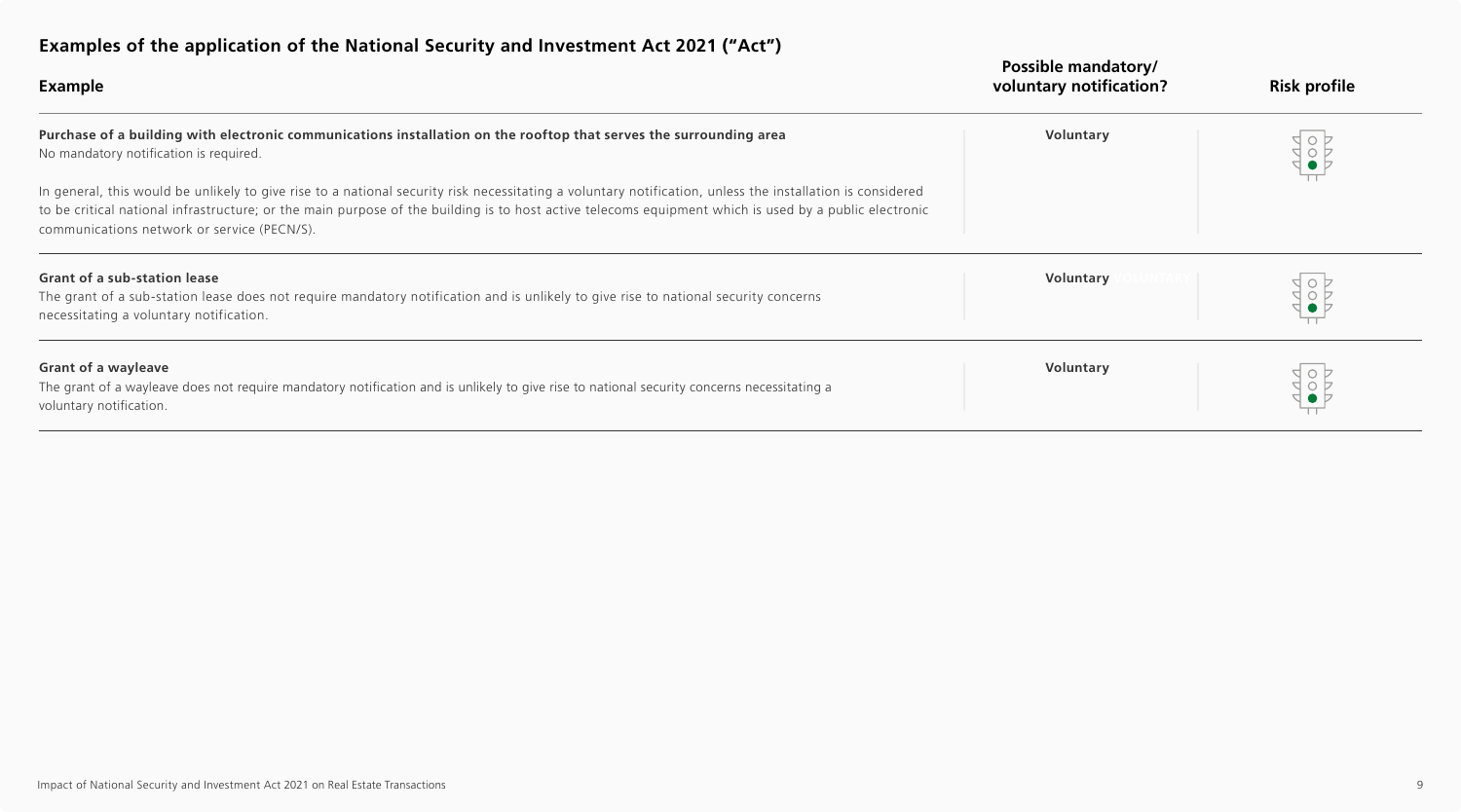#### **Key contacts**



**Russell Hoare** Partner **T** +44 20 7524 6787 **E** russell.hoare@cms-cmno.com



**Chris Rae** Partner **T** +44 141 304 6137 **E** chris.rae@cms-cmno.com



**John Staheli** Of Counsel **T** +44 20 7524 6343 **E** john.staheli@cms-cmno.com



**Lucy Charatan**

Associate **T** +44 2073673664 **E** lucy.charatan@cms-cmno.com



**Warren Gordon** Senior Professional Support Lawyer **T** +44 20 7067 3615 **E** warren.gordon@cms-cmno.com